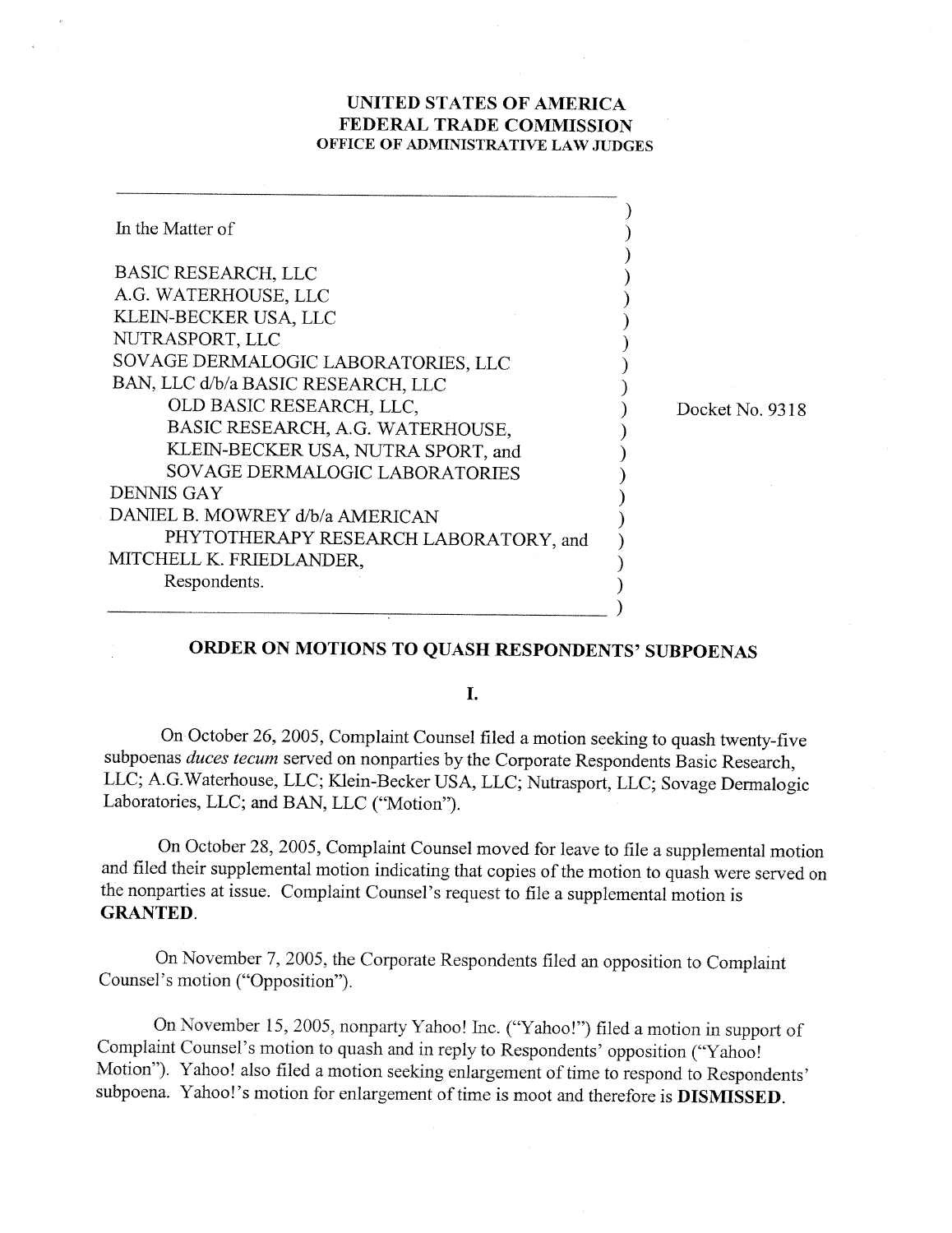On November 23, 2005, the Corporate Respondents filed an opposition to Yahoo!'s motion ("Opposition to Yahoo!").

## **II.**

Complaint Counsel contends that the subpoenas are untimely; that the subpoenas demand documents and information that are irrelevant and outside the bounds of discovery in this matter; and that the subpoenas are overbroad. Motion at 4-8.

Yahoo! asserts that Respondents' subpoena is untimely; that the Commission has definitively resolved that the discovery Respondents seek is unwarranted and inappropriate because it will not generate documents relevant to this proceeding; that the issue of damage caused by the release of Respondents' confidential information is without merit; and that the subpoena is overly broad and unduly burdensome, as it improperly infringes on Yahoo!'s First Amendment right to receive information and may implicate obligations under the Electronic Communications Privacy Act and other privacy protections. Yahoo! Motion at 1-2.

Respondents contend that the Administrative Law Judge should deny Complaint Counsel's motion to quash because Complaint Counsel lacks standing to file the motion; that Corporate Respondents' subpoenas seek documents from parties identified for the first time on July 25,2005 and are not untimely; that the harms caused to Corporate Respondents from the publication of their trade secrets is a defense in this case; and that equity requires that the Corporate Respondents be given the opportunity to assess the nature and scope of disclosure of their trade secrets. Opposition at 8-13.

In response to Yahoo!'s motion, Respondents assert that the subpoena is timely; that the subpoena is warranted and appropriate because it may reasonably lead to the discovery of documents relevant to this proceeding; that the subpoenas are properly issued in the context of this proceeding; and that Yahoo! has failed to adequately demonstrate that the subpoena is overly broad and unduly burdensome. Opposition to Yahoo! at 10-17.

## TH.

Respondents argue that neither Complaint Counsel nor Yahoo!, a subpoena recipient, have standing to file a motion to quash. Opposition at 9; Opposition to Yahoo! at 8. The general rule is that a party to litigation lacks standing to object to a nonparty subpoena, with a few exceptions not applicable here. Brown v. Braddick, 595 F.2d 961, 967 (5th Cir. 1979); see also In re Basic Reseach, 2004 FTC LEXIS 237 (Dec. 9,2004) (Order on Complaint Counsel's Second Motion for Protective Order). Therefore, Complaint Counsel's pleading will be treated as a motion in support of Yahoo!'s motion to quash.

Discovery sought in a proceeding before the Commission must be "reasonably expected to yield information relevant to the allegations of the complaint, to the proposed relief, or to the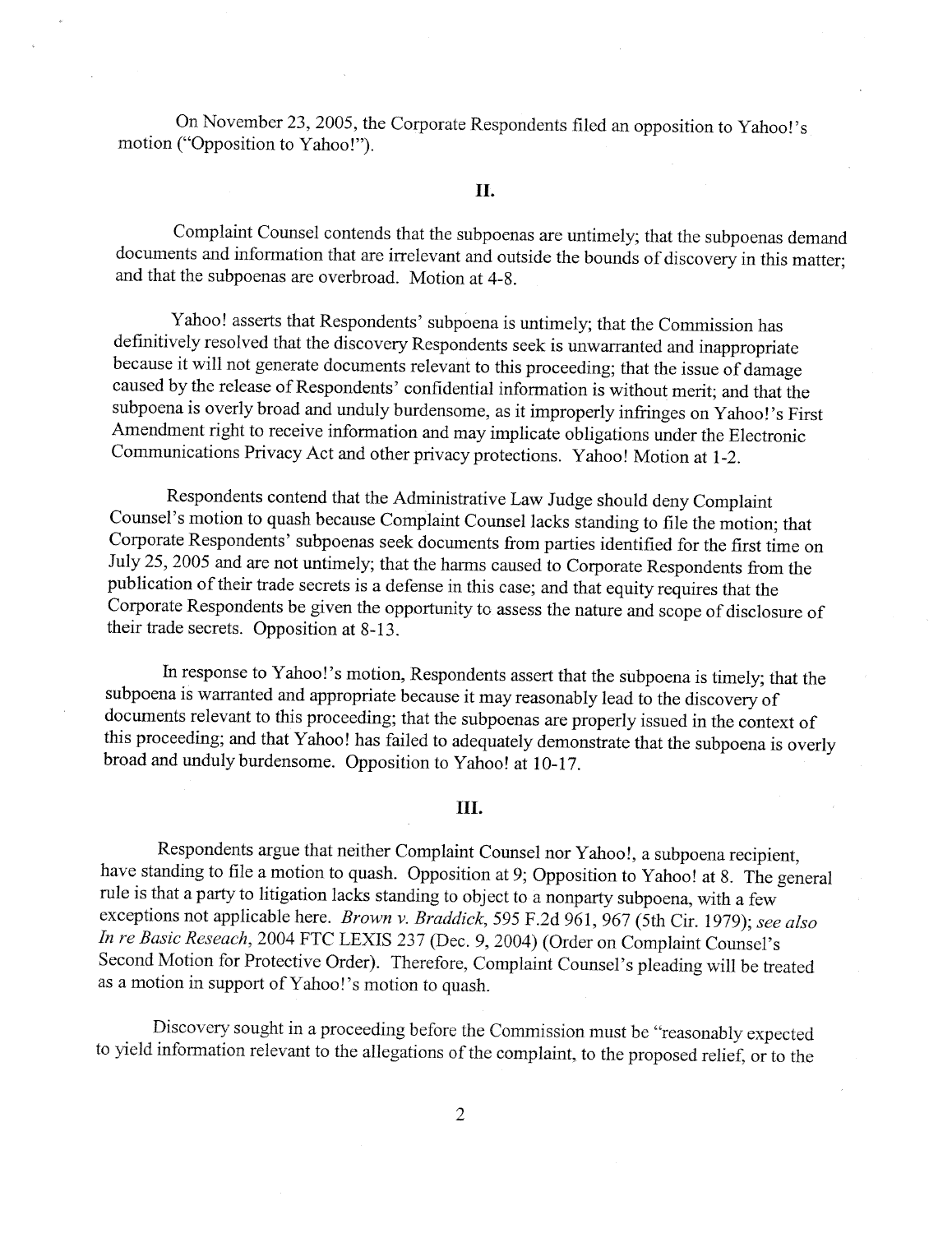defense of any respondent." 16 C.F.R. § 3.31(c)(1); see FTC v. Anderson, 631 F.2d 741, 745 (D.C. Cir. 1979). However, discovery may be limited if the discovery sought is unreasonably cumulative or duplicative or is obtainable from some other source that is more convenient, less burdensome or less expensive, or if the burden and expense of the proposed discovery outweigh its likely benefit. 16 C.F.R. § 3.31(c)(1). The Administrative Law Judge may limit discovery to preserve privileges. 16 C.F.R.  $\S 3.31(c)(2)$ . Pursuant to Rule 3.31(d)(1), the Administrative Law Judge may deny discovery or make any order which justice requires to protect a party or other person from annoyance, embarrassment, oppression, or undue burden or expense. 16 C.F.R.  $§ 3.31(d)(1).$ 

Respondents seek discovery regarding the posting, on the Federal Trade Cornmission ("FTC") public website of Respondents' confidential documents. The circumstances surrounding this disclosure are explained in the Court's Order certifying motions to the Commission and staying proceedings which certified Respondents' motion for contempt, motion for electronic files showing who accessed Respondents' confidential information, and motion for discovery. *In re Basic Research*, 2005 FTC LEXIS 92 (Apr. 6, 2005) ("Certification Order"). On June 17,2005, the Commission ruled on the certified motions and lifted the stay. *In* re Basic Research, 2005 WL 1541546 (June 17, 2005) ("Commission Order").

Respondents contend that the harm caused to Respondents when the FTC published their trade secrets is a defense in this ease and that the subpoenas at issue seek information relevant to that defense. Opposition at 9-1 1. Respondents state that "[tlhere has been no punishment meted out in this case." Opposition at 10; Yahoo! Opposition at 12. Respondents' request for additional discovery and for "punishment" were certified to the Commission and the Commission ruled on those requests. The disclosure issue is therefore resolved at this level and no further discovery or sanctions will be issued by this Court.

 $\gamma=\gamma_{\rm K}$ 

Moreover, Respondents' argument that harm to Respondents from the disclosure offsets any potential finding of liability is specious. Respondents cite no statute or case which would support such an equitable balancing in a Part 3 proceeding. The eases cited by Respondents concern actions seeking consumer redress in federal court under Section 13(b) of the FTC Act. See FTC v. Febre, 128 F.3d 530, 534 (7th Cir. 1997); FTC v. Gem Merchandising Corp., 87 F.3d 466, 467 (11th Cir. 1996); FTC v. Int'l Diamond Corp., 1983 U.S. Dist. LEXIS 15504, \*3-4 (N.D. Ca. 1983). Indeed, the disclosure issue was certified to the Commission in part because it raised allegations "requiring determination of matters beyond the merits of the violation of law charged in the Complaint" and because "the requested relief exceeds the authority delegated to the Administrative Law Judge ("ALJ")." Certification Order at 2.

The Commission denied Respondents' request for additional discovery on the disclosure issue, stating that "[dliscovery in Commission adjudicatory proceedings under Part 3 of the Commission's Rules is limited to matters that are relevant to the allegations of the Commission's complaint, to the relief proposed therein, or to the Respondents' defenses, none of which is at issue in this Discovery Motion. *See* 16 C.F.R. 9 3.3 1 ." Commission Order at 8. As this Court has previously indicated, the only material issues are those raised by the allegations of the

3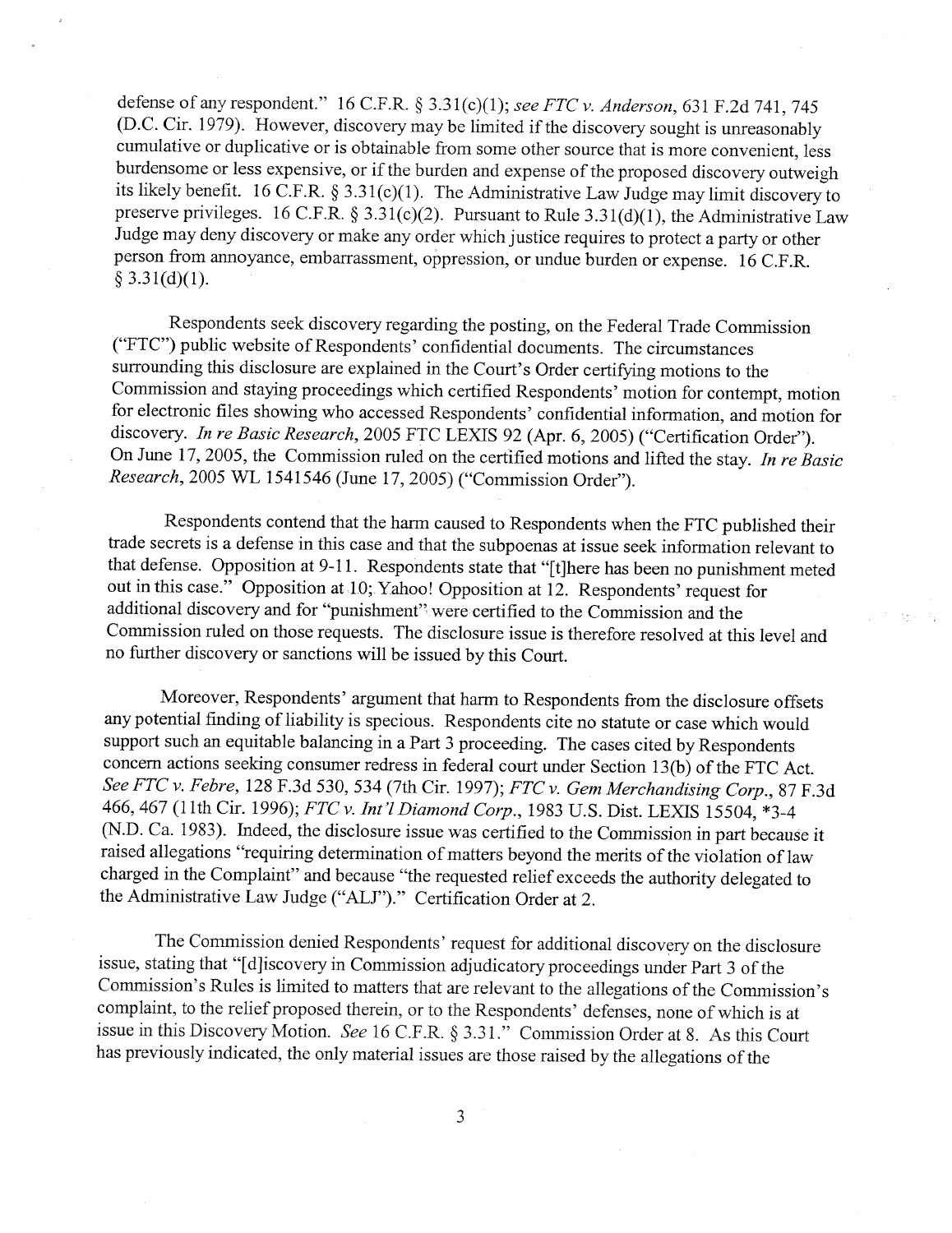Complaint, the proposed relief therein, or to the Respondents' defenses to the Complaint's allegations. The disclosure issue has no bearing on these material issues and the Court will not consider discovery or argument on such irrelevant matters.

Respondents assert, in addition, that the subpoenas at issue are authorized by the Commission Order, which states in relevant part:

> Respondents have asked for the production of Web server log information that Respondents allege would reveal who may have accessed the exhibits at issue from the Commission's Web site. The Commission has determined to grant this motion in part by granting Respondents access to aggregate Web log data that reveal the Web domains from which requests to the exhibits in question were received. Disclosure of this information provides Respondents with information regarding the extent of the disclosures and may allow the Respondents to *contact* these domains to determine to what extent the domain operators themselves, or users of these domains, may have retrieved, stored, used, shared, or disclosed exhibits from the FTC's servers.

Commission Order at 7 (emphasis added). Pursuant to the Commission Order, Respondents may "contact" the domains identified by Complaint Counsel. Commission Order at 7. The Commission Order does not, however, authorize the use of compulsory process in these proceedings to obtain the desired information.

Moreover, the Commission indicated in granting, in part, Respondents' electronic files motion, that the motion was denied in part:

> to the extent that it seeks specific Internet Protocol (IP) addresses or other infonnation that would personally identify any specific individual. The Commission acknowledges that such personally identifiable information might better serve Respondents' stated purpose to identify and contact specific individuals who may have accessed the exhibits at issue. Nonetheless, the disclosure of such personally identifiable information would violate the Privacy Act of 1974,5 U.S.C. *5* 552a.

Commission Order at 7. The Commission Order cannot be interpreted as suggesting that Respondents could obtain information subject to privacy laws. Yahoo! asserts that the information requested in the subpoena may be subject to prohibitions on disclosure under the Electronic Cornmications Privacy Act. Yahoo! Motion at 11. Yahoo! also makes a strong argument that the subpoena is overly broad. Yahoo! Motion at 9-11.

 $\overline{4}$